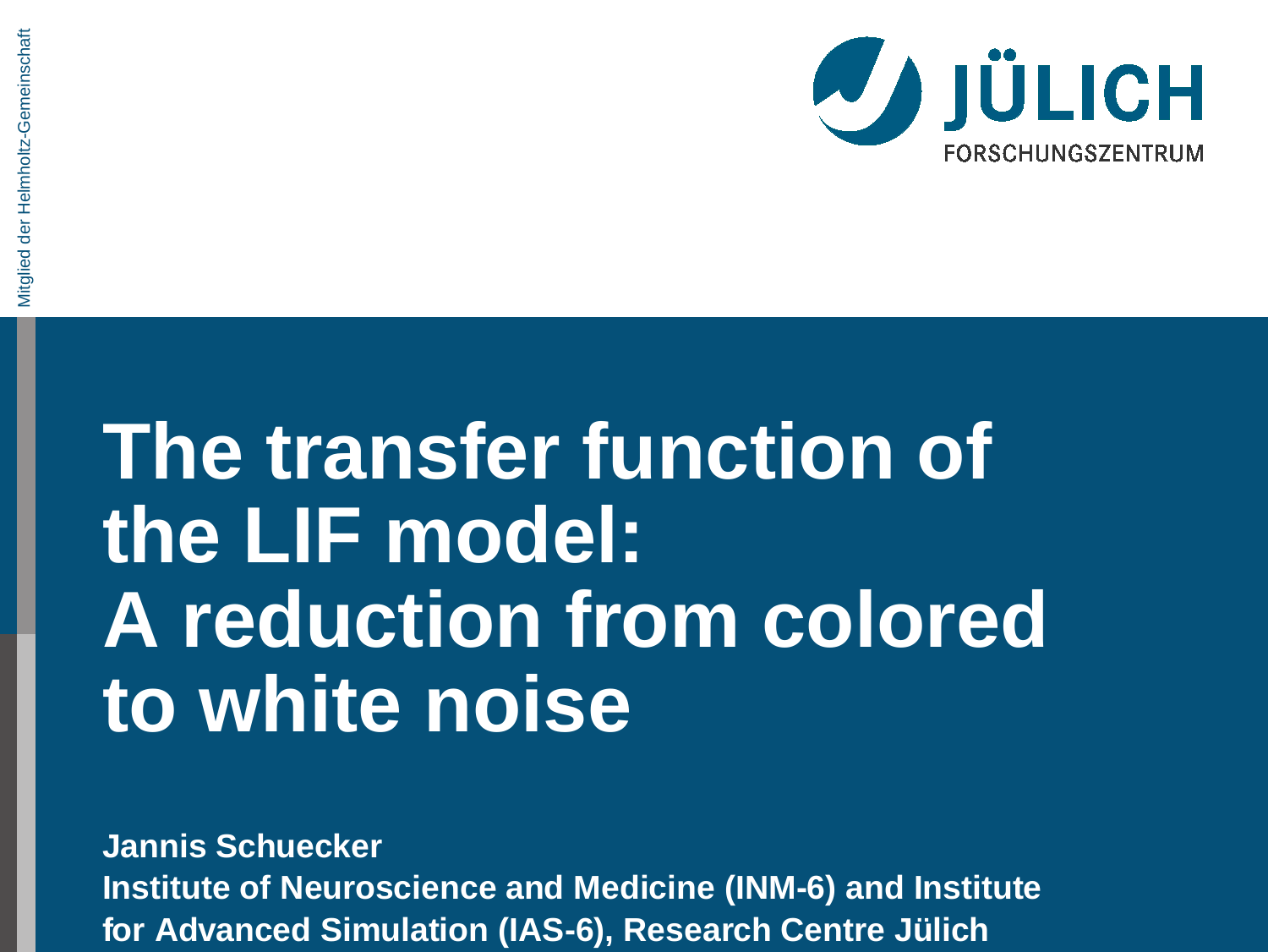

# **Outline**

- Motivation: Transfer function as a basic theoretical tool T.
- General reduction from colored to white noise П
- Transfer function of the LIF neuron with **white** synaptic noise п
- $\overline{\phantom{a}}$ Transfer function of the LIF neuron with **colored** synaptic noise
- Comparison to direct simulations  $\overline{\phantom{a}}$
- **Outlook**  $\overline{\phantom{a}}$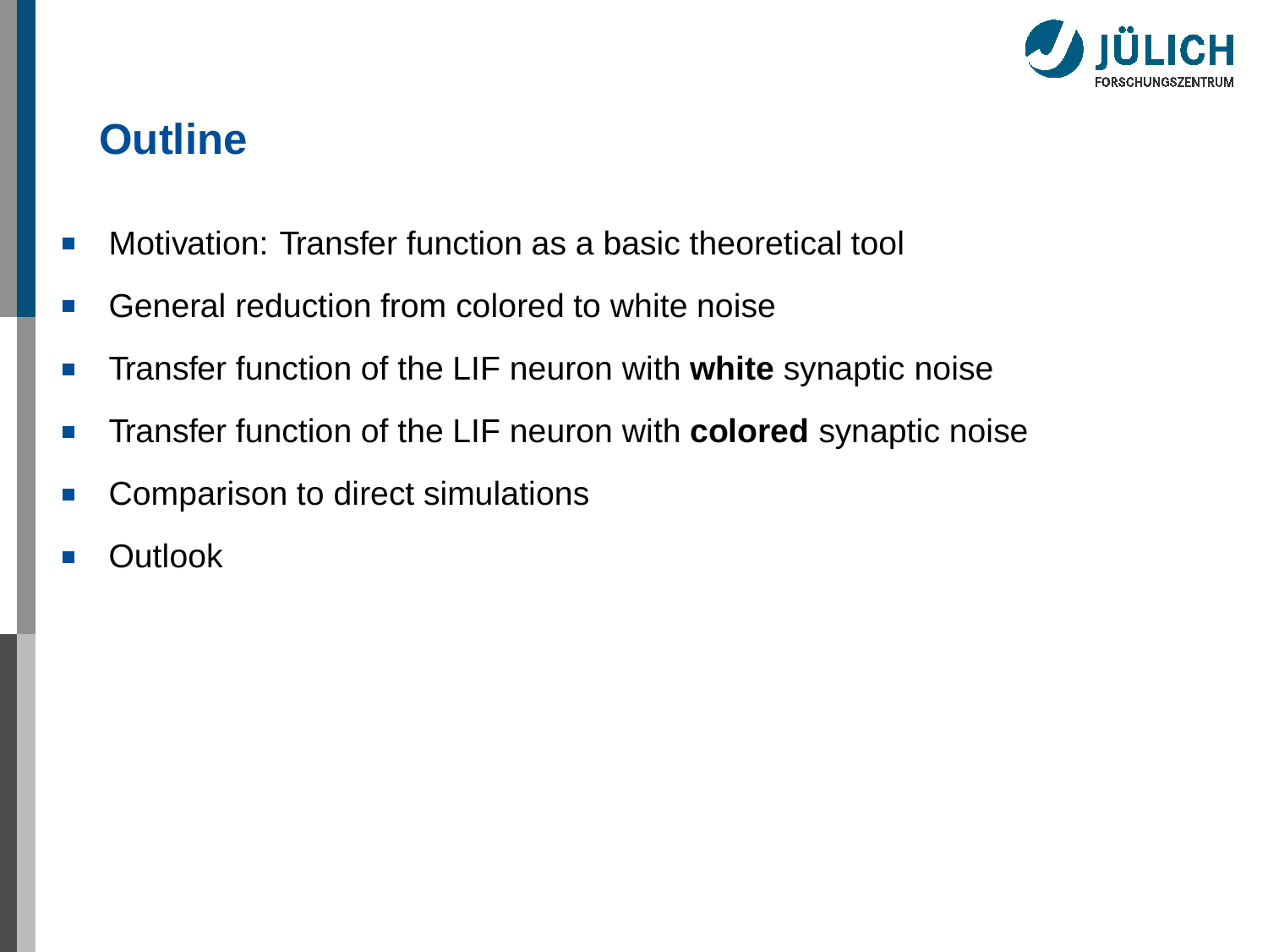

# **Motivation**

- Theory of correlated activity in recurrent networks relies on single neuron response to a modulation of its input, i.e. the transfer function  $n(\omega)$
- Analytical expression for leaky integrate-and-fire (LIF) model only exists for m. white synaptic noise [Brunel et al. (1999)]
- For more realistic colored noise (synaptic filtering) only the limit for high П frequencies is known [Brunel et al. (2001)]
- **Here: Analytical expression for colored noise transfer function valid** П **for biological relevant frequencies (0-100Hz)**

modulated input

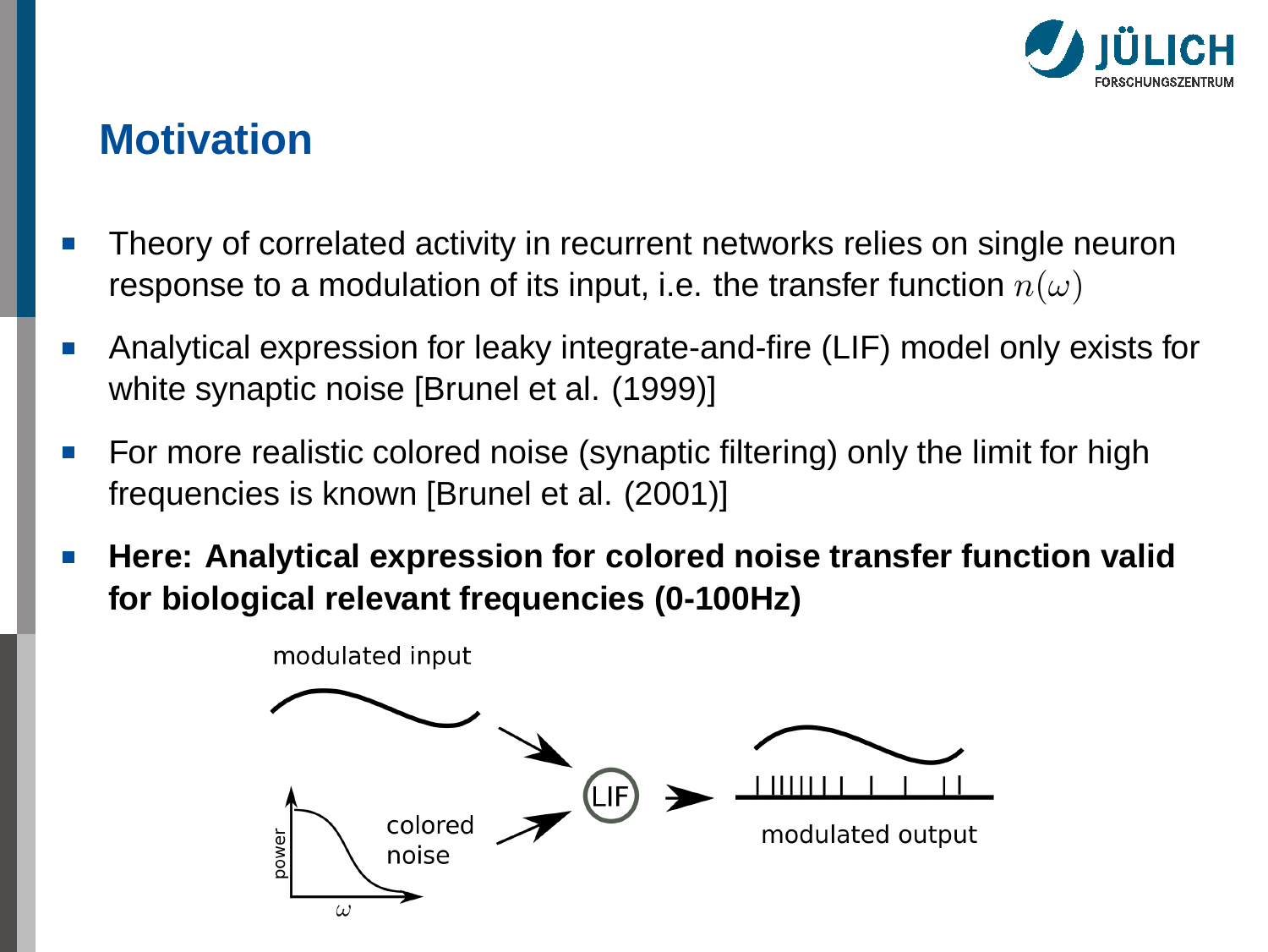

#### **General reduction from colored to white noise**

General first order system driven by white noise

$$
\partial_s y = f(y, s) + \eta(s)
$$

with unit variance white noise  $\langle \eta(t + s) \eta(t) \rangle = \delta(s)$ 

Fokker-Planck equation for m. density  $P(y, s)$ 

$$
\partial_s P = -\partial_y \left( f(y, s) - \frac{1}{2} \partial_y \right) P
$$

General first order system driven by colored noise

$$
\partial_s y = f(y, s) + \frac{z}{k}
$$
  
\n
$$
k \partial_s z = -\frac{z}{k} + \eta(s)
$$
  
\n
$$
\sum_{\substack{\omega \text{ is odd} \\ \omega}}^{\text{colored noise}}
$$

- small  $k$
- Two-dimensional Fokker-Planck equation for density  $P(y, z, s)$

$$
k^2 \partial_s P = L_z P - k^2 \partial_y S_y P
$$

with  $L_z=\partial_z\left(\frac{1}{2}\partial_z+z\right)$  and flux operator  $S_y = f(y,s) + \frac{z}{k}$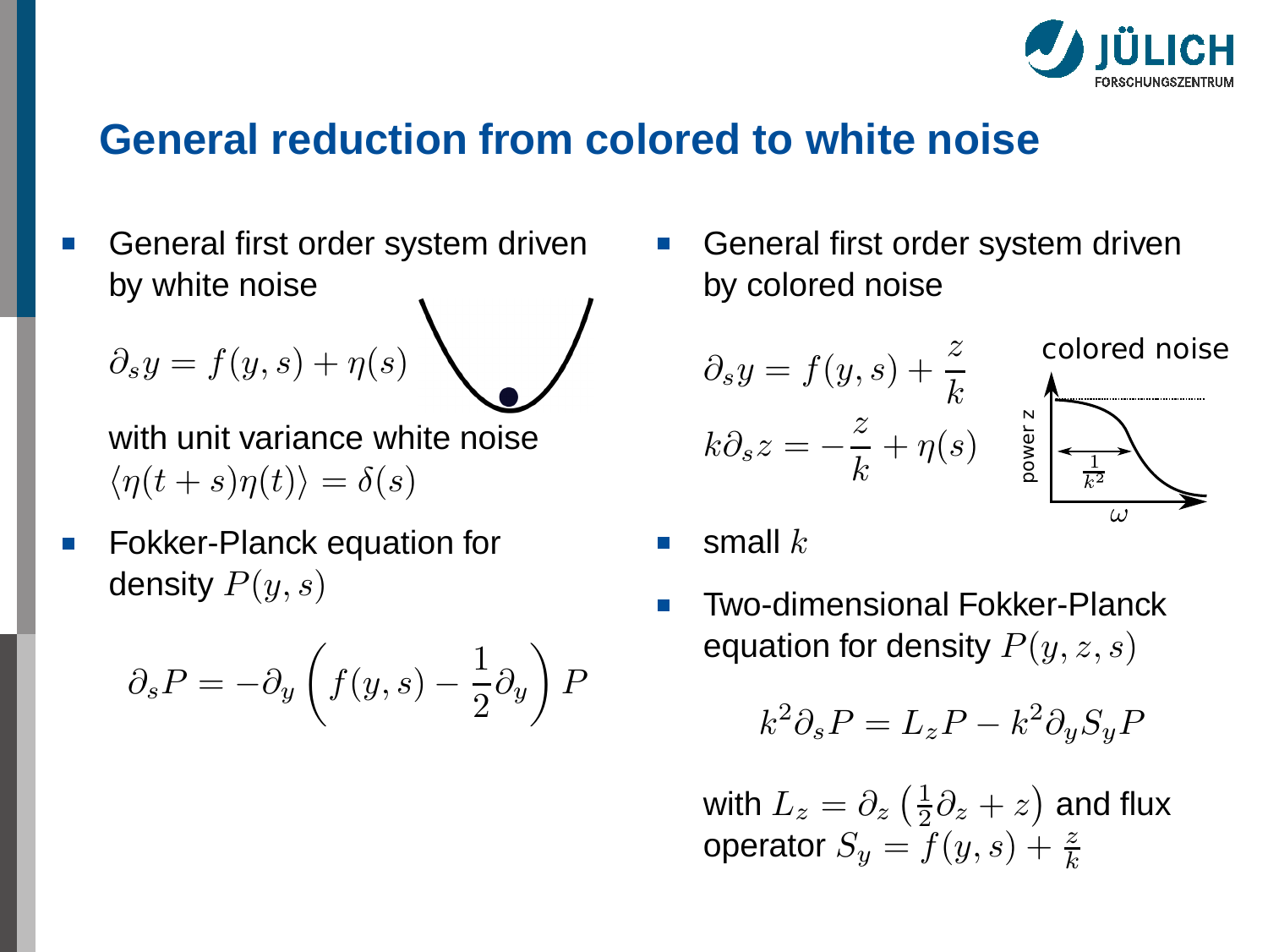Fokker-Planck equation  $k^2 \partial_s P = L_z P - k^2 \partial_y S_y P$ П



- First order correction in  $k$  to z-marginalized probability flux? П
- Solution using perturbative Ansatz in  $k$ П

 $P(y, z, s) = P^{(0)}(y, s) + k P^{(1)}(y, z, s) + k^2 P^{(2)}(y, z, s) + O(k^3)$ 

effective density

$$
\tilde{P}(y,s) \equiv \int dz P = P^{(0)}(y,s) + k P_0^{(1)}(y,s) + O(k^2)
$$

effective flux

$$
\nu_y(y,s) \equiv \int dz \, S_y P = \left(f(y,s)-\frac{1}{2}\partial_y\right) \tilde{P}(y,s) + O(k^2)
$$

effective Fokker-Planck equation (white-noise equation)

$$
\partial_s \tilde{P}(y,s) = -\partial_y \nu_y(y,s) = -\partial_y \left( f(y,s) - \frac{1}{2} \partial_y \right) \tilde{P}(y,s)
$$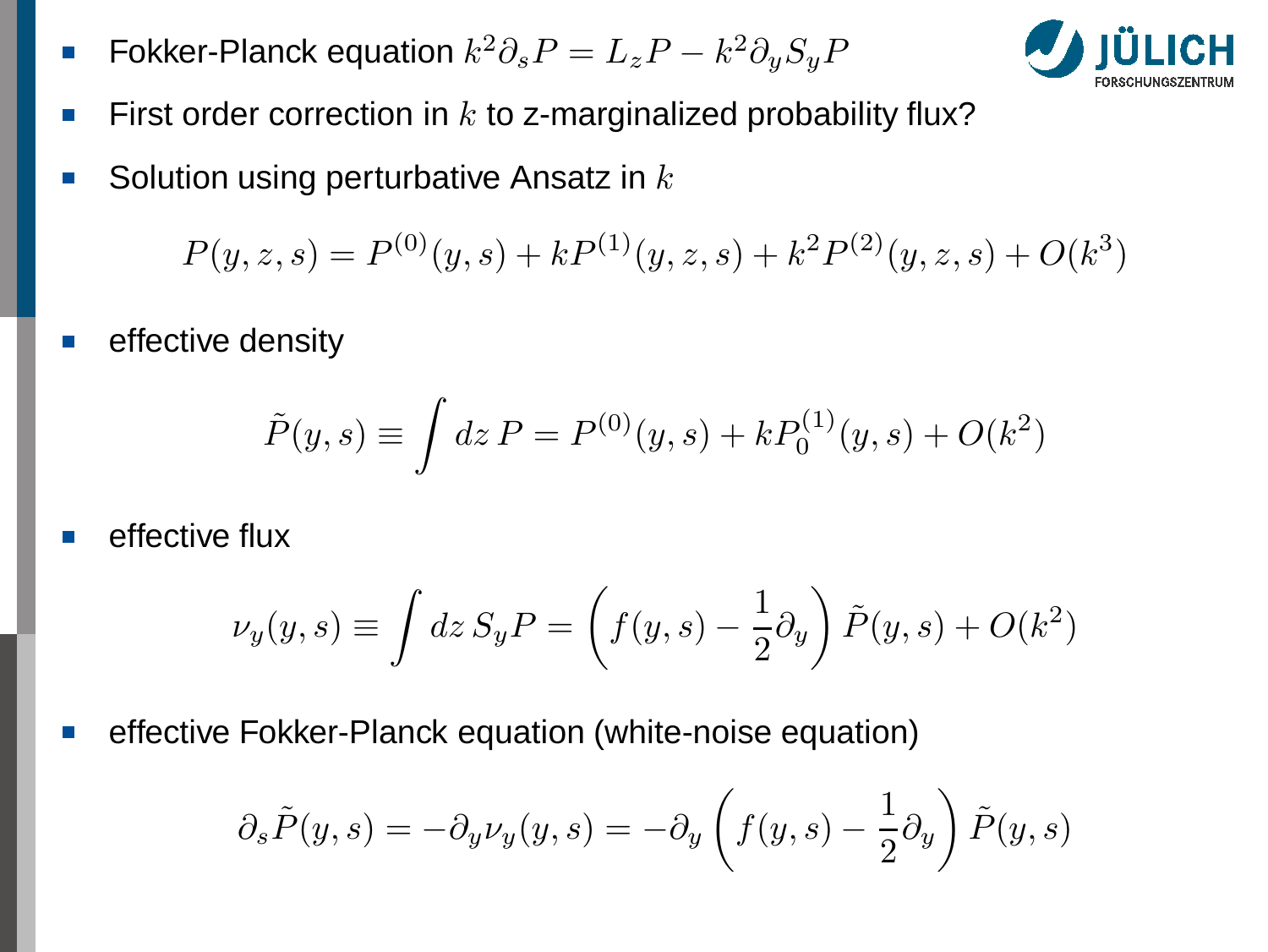

# **Boundary conditions**

- Absorbing boundary at  $y = \theta$
- Boundary condition given by matching of outer and boundary layer solution

$$
\tilde{P}(\theta, s) = k\alpha \nu_y^{(0)}(s)
$$

Density value at shifted П threshold  $\tilde{\theta} = \theta + k \frac{\alpha}{2}$ 

 $\tilde{P}(\tilde{\theta},s) = O(k^2)$ 

White-noise boundary condition



 $-\theta$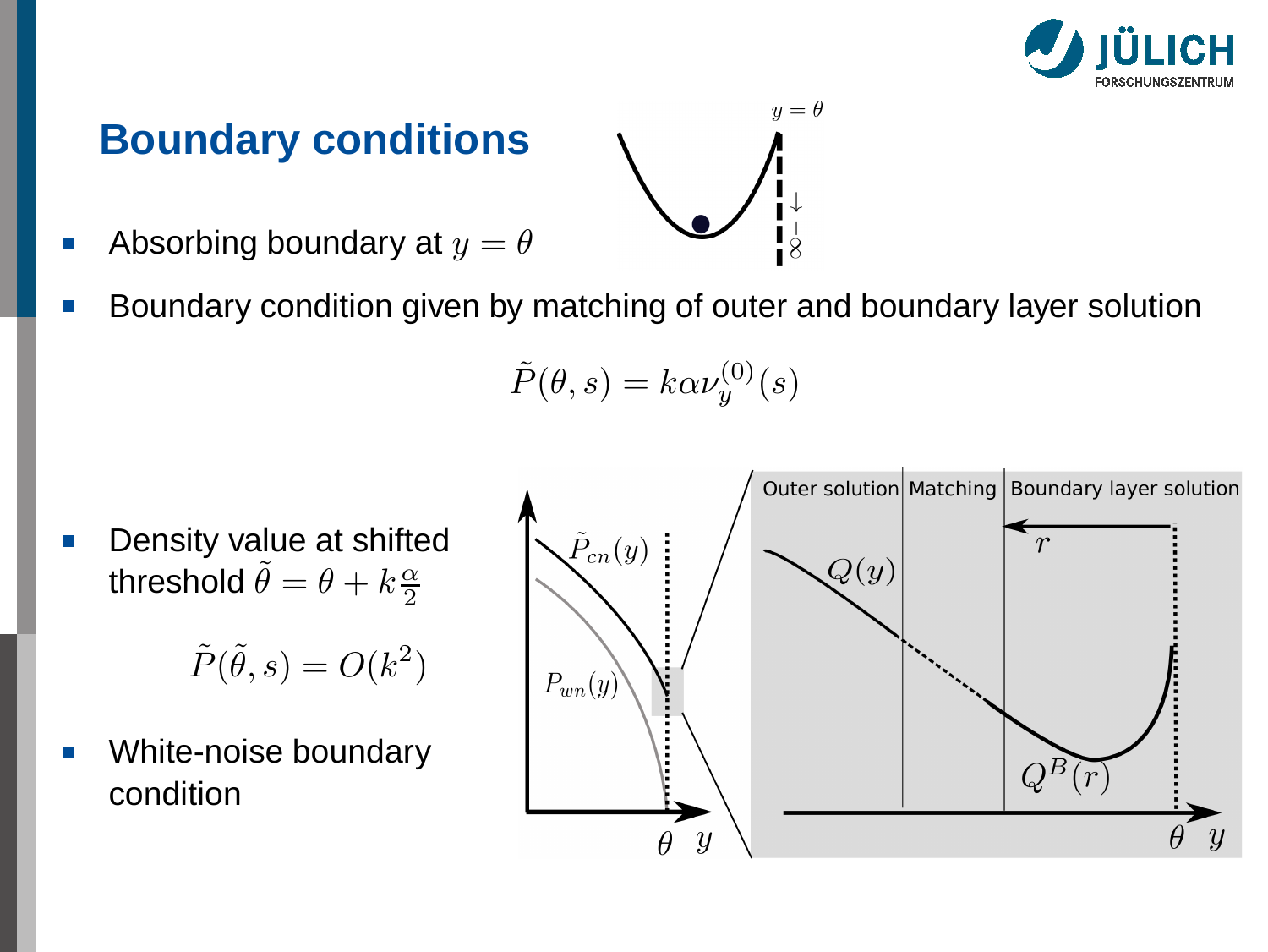

#### **First conclusion**

Colored-noise problem Ш

$$
k^2 \partial_s P = L_z P - k^2 \partial_y S_y P
$$



White-noise problem with **adapted** boundary conditions  $\blacksquare$ 

$$
\partial_s P = -\partial_y \left( f(y, s) - \frac{1}{2} \partial_y \right) P
$$

$$
\tilde{\theta} = \theta + k \frac{\alpha}{2}
$$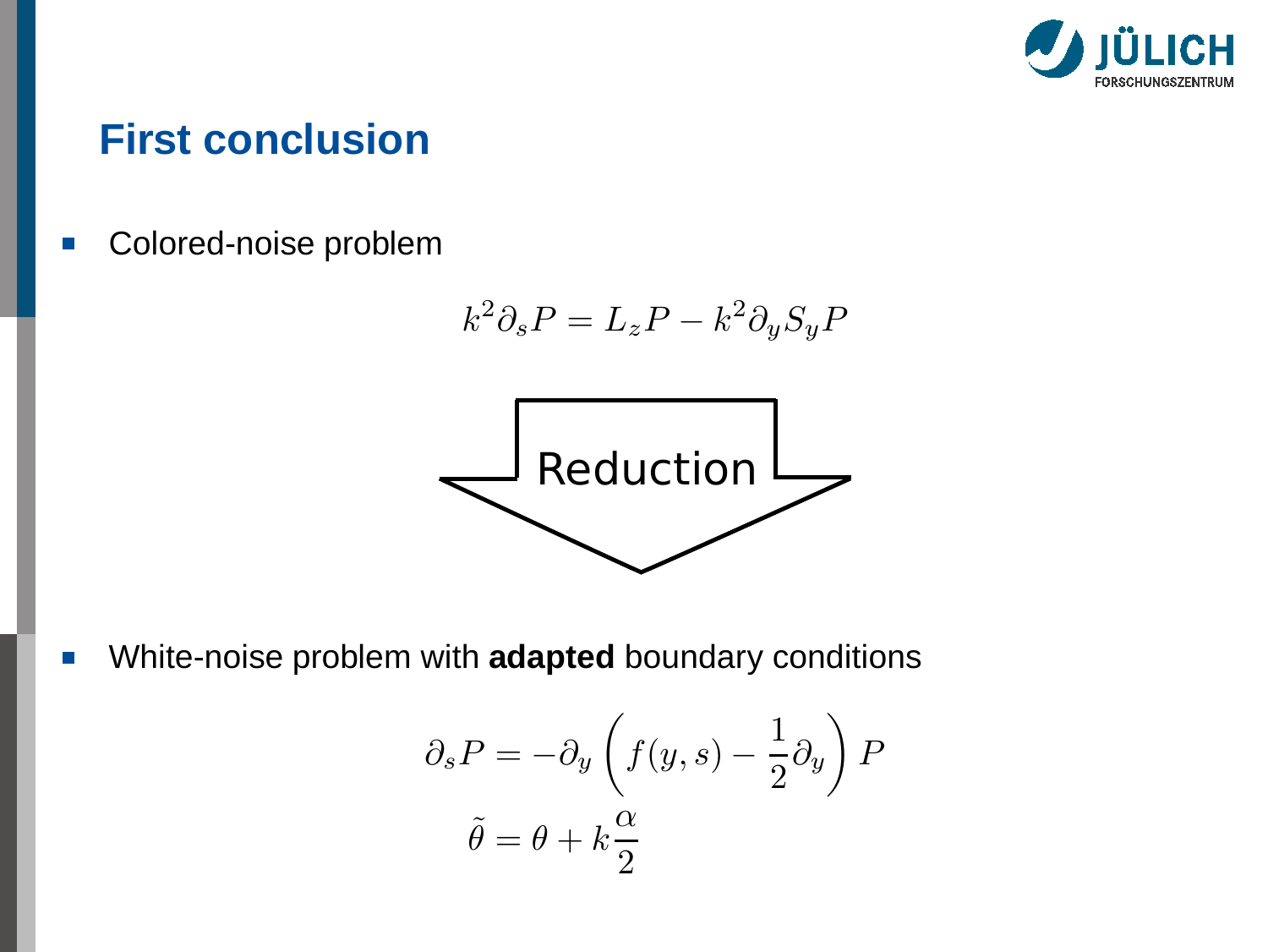

# **Transfer function of the LIF neuron with white synaptic noise**

LIF neuron model subject to white noise  $\overline{\phantom{a}}$ 

$$
\tau \dot{V} = -V + \mu(t) + \sigma \sqrt{\tau} \eta(t)
$$

Modulation of neuron's input П

$$
\mu(t) = \mu + \varepsilon \mu e^{i\omega t}
$$

Modulation of the neuron's response  $\overline{\phantom{a}}$ 

$$
\nu(t) = \nu(1 + n(\omega)e^{i\omega t})
$$

where  $n(\omega)$  is the **transfer function**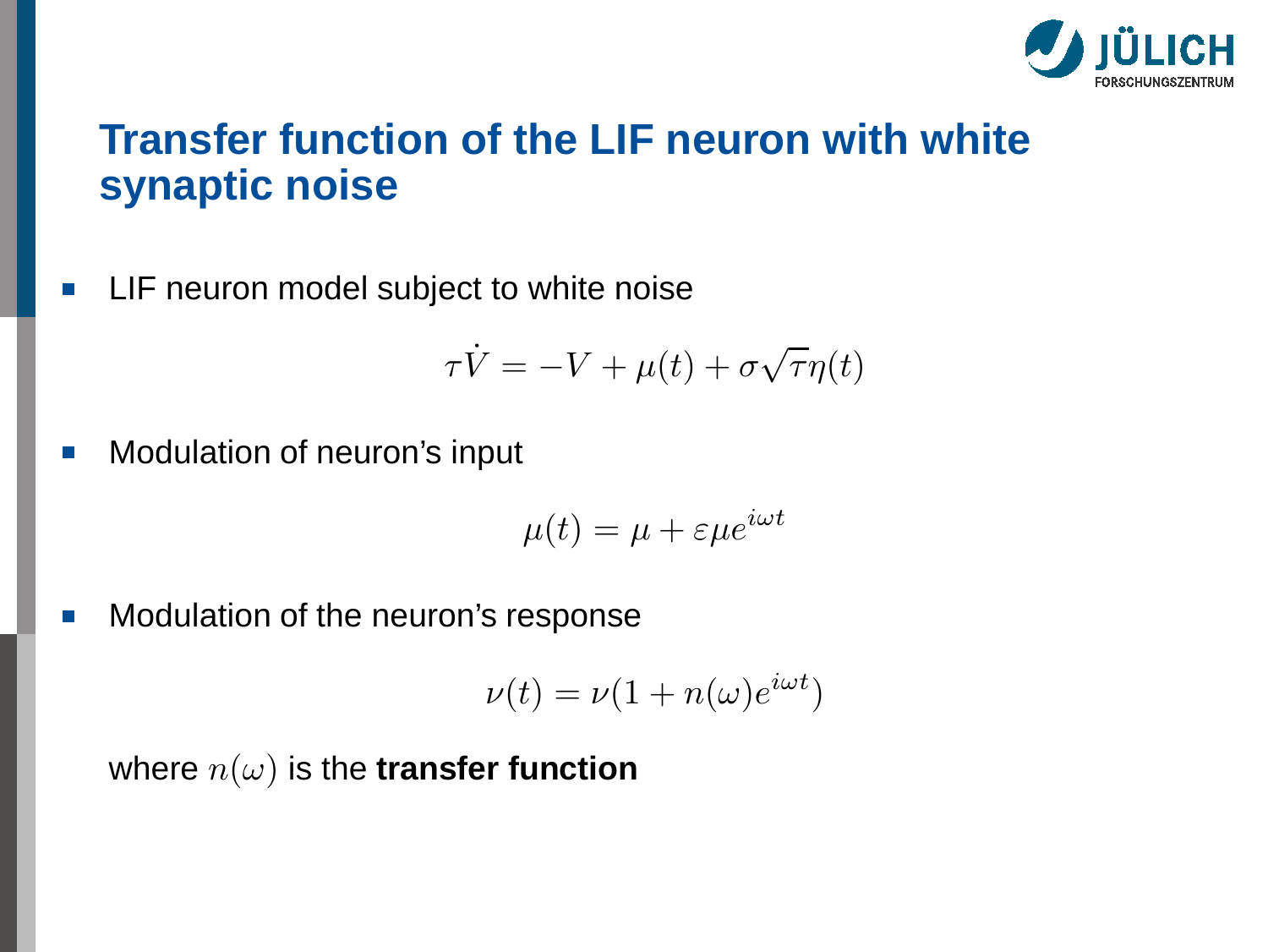

# **Transfer function of the LIF neuron with white synaptic noise**

Modulation causes perturbation of the Fokker-Planck equation T.

$$
\partial_s \rho(x,s) = \underbrace{\partial_x (x + \partial_x)}_{\equiv \mathcal{L}_0} \rho(x,s) + e^{i\omega \tau s} \underbrace{(-G \partial_x)}_{\equiv \mathcal{L}_1} \rho(x,s).
$$

Perturbation ansatz  $\rho(x,s)=\rho_0(x)+\rho_1(x)\,e^{i\omega\tau s}$  yields differential П equation for the time modulated part of the density

$$
i\omega\tau \rho_1 = \mathcal{L}_0 \rho_1 + \mathcal{L}_1 \rho_0.
$$

Ansatz  $\rho(x,s) = u(x)q(x,s)$  with  $u(x) = e^{-\frac{1}{4}x^2}$  yields  $\overline{\phantom{a}}$ 

$$
(i\omega\tau + a^{\dagger}a) q_1 = (G a^{\dagger}) q_0
$$

with operators  $a\equiv \frac{1}{2}x+\partial_x, a^\dagger\equiv \frac{1}{2}x-\partial_x$  and  $a^\dagger a$  is Hermitian with  $[a^\dagger,a]=1$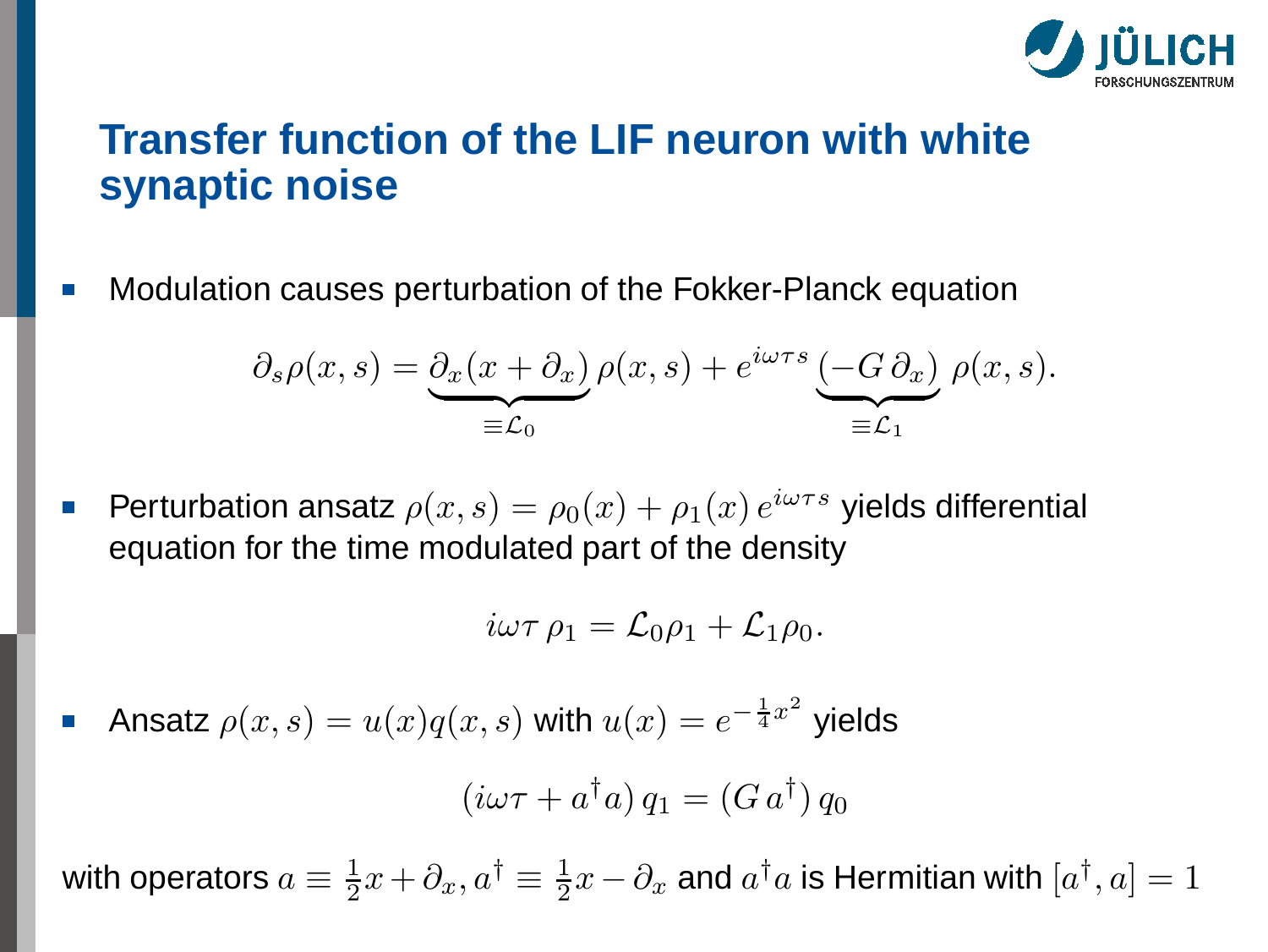

# **Transfer function of the LIF neuron with white synaptic noise**

- Perturbed Fokker Planck equation  $(i\omega\tau + a^{\dagger}a) q_1 = (G\, a^{\dagger}) q_0$ П
- Particular solution from eigenfunction  $a^{\dagger}a \, (a^{\dagger}q_{0}) = a^{\dagger}q_{0}$ П

$$
(i\omega\tau + \underbrace{a^{\dagger}a}_{=1}) \underbrace{\frac{G}{1+i\omega\tau} a^{\dagger}q_0}_{q_p} = (G a^{\dagger}) q_0
$$

- Homogeneous solution as linear combination of parabolic cylinder  $\Box$ functions  $U(z, x)$ ,  $V(z, x)$
- Boundary conditions on flux

$$
n(\omega) = u \left( S_0 q_1 + S_1 q_0 \right) \big|_{x_\theta}
$$

determine transfer function  $n(\omega, \theta)$ , in line with [Brunel et al. (1999)]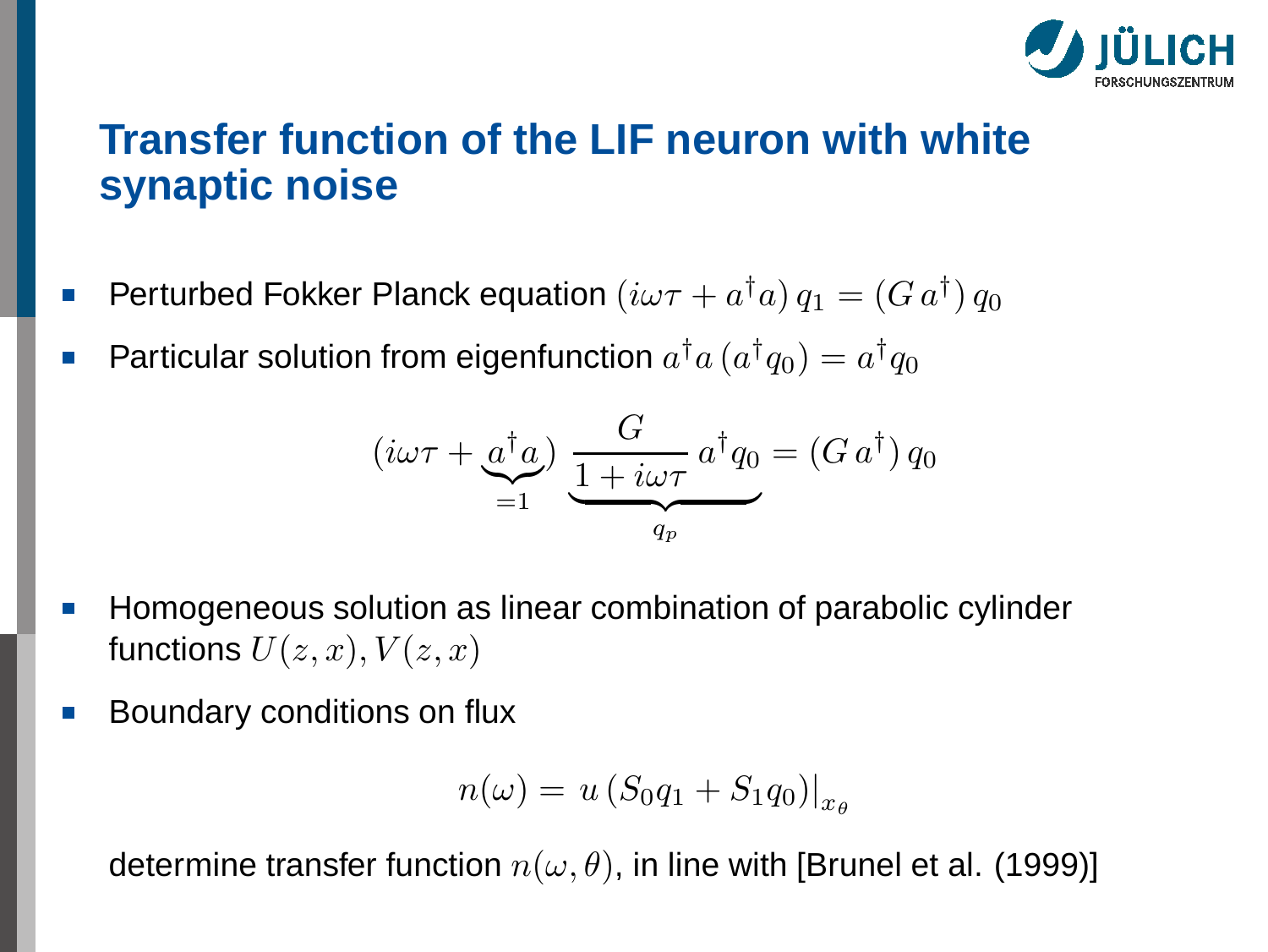

# **Transfer function of the LIF neuron with colored synaptic noise**

LIF neuron model with filtered synaptic noise in diffusion approximation П

$$
\tau \dot{V} = -V + I + \mu
$$

$$
\tau_s \dot{I} = -I + \sigma \sqrt{\tau} \eta(t)
$$

Transfer function for colored noise obtained from white-noise solution with  $\overline{\phantom{a}}$ shifted threshold  $\tilde{\theta} = \theta + k \frac{\alpha}{2}$  and shifted reset  $\tilde{r} = r + k \frac{\alpha}{2}$ 

$$
n_{cn}(\omega, \theta, r) = n_{wn}(\omega, \tilde{\theta}, \tilde{r})
$$
  
= 
$$
\frac{G}{1 + i\omega\tau} \frac{\Phi'(\omega, x)|_{x_{\tilde{\theta}}^{x_{\tilde{r}}}}^{x_{\tilde{r}}}}{\Phi(\omega, x)|_{x_{\tilde{\theta}}}^{x_{\tilde{r}}}}
$$

with  $\Phi(\omega, x) = u^{-1}(x) U(i\omega\tau - \frac{1}{2}, x)$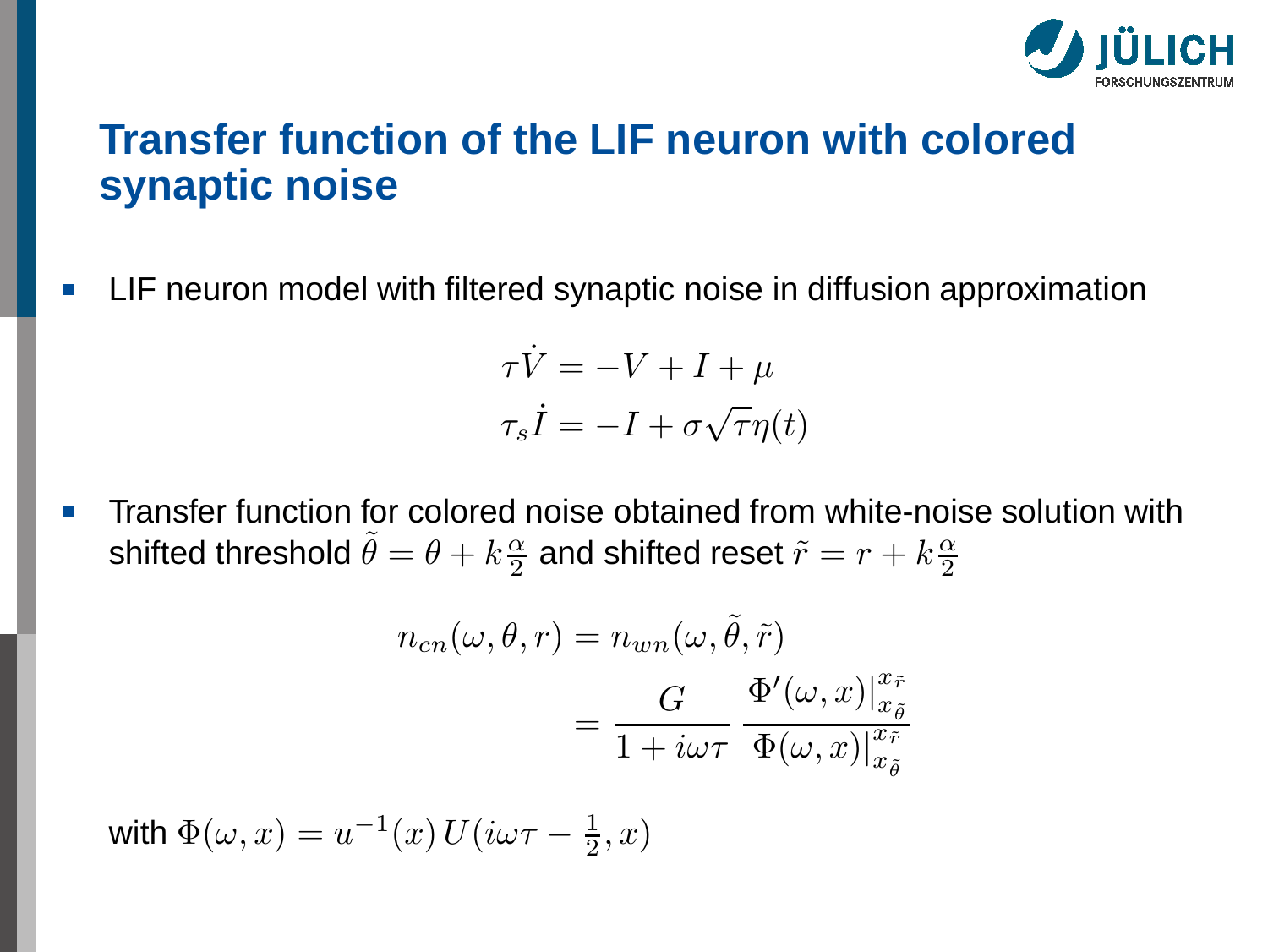

# **Results**

- Simulation of transfer function with NEST
- For different working points m. the analytical prediction is in agreement with the simulations up to moderate frequencies ( $100Hz$ )
- Deviation for high frequencies п expected since in the perturbative treatment we assume  $\omega \tau k \ll 1$

$$
\begin{array}{ccc}\n\overline{\phantom{0}} & \nu = 10Hz, \sigma = 1.5mV \\
\nu = 30Hz, \sigma = 1.5mV \\
\hline\n-\phantom{0} & \nu = 10Hz, \sigma = 4.5mV \\
\hline\n-\phantom{0} & \nu = 30Hz, \sigma = 4.5mV\n\end{array}
$$

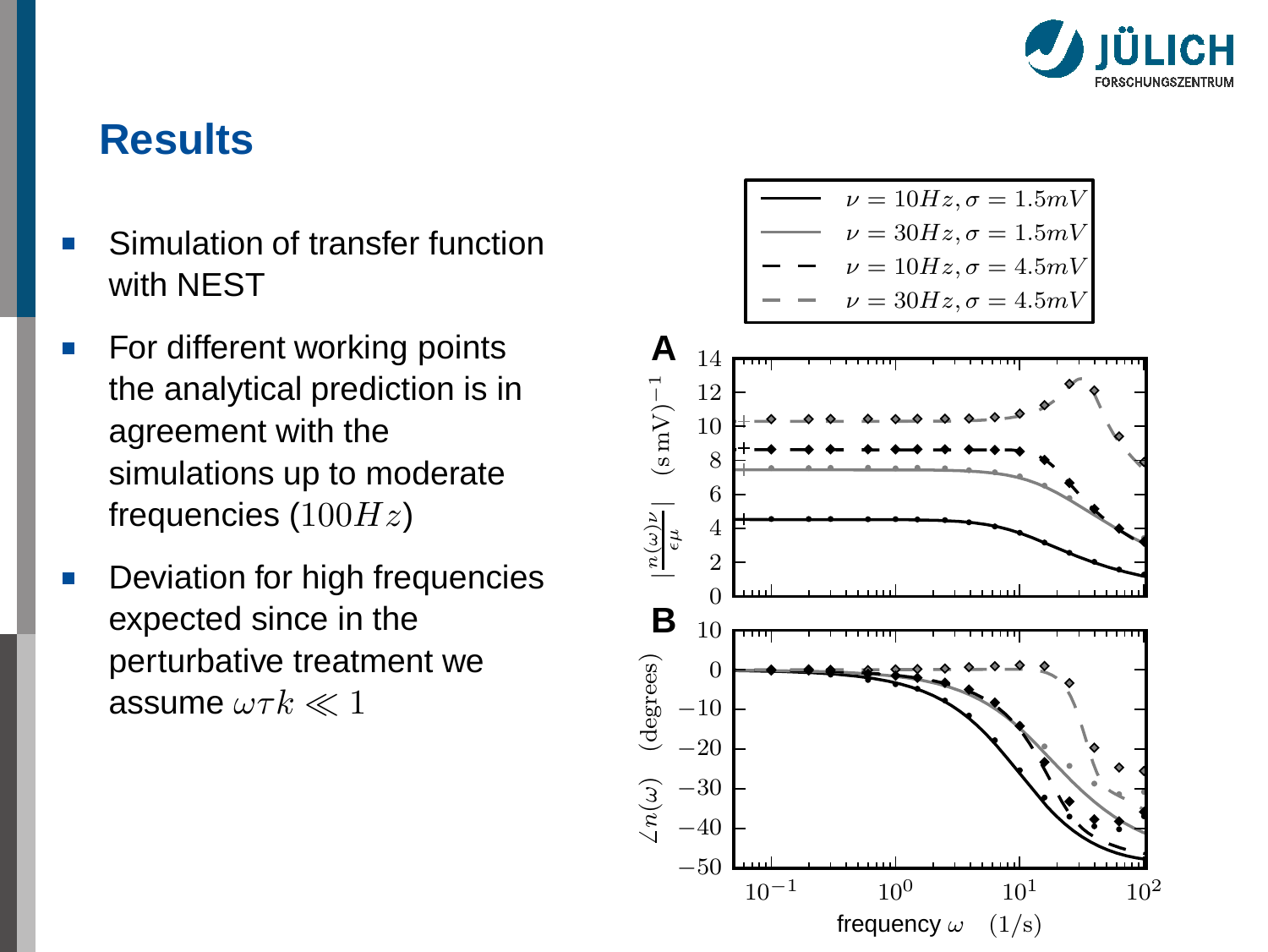

## **Comparision to white noise**

- Qualitative change compared to whote-noise case
- Synaptic filtering increases the **The State** dc-susceptibility counter to the behavior of the decreasing firing rate
- Synaptic filtering reduces the cutoff frequency (inset)  $\overline{a}$   $\overline{a}$   $\overline{a}$

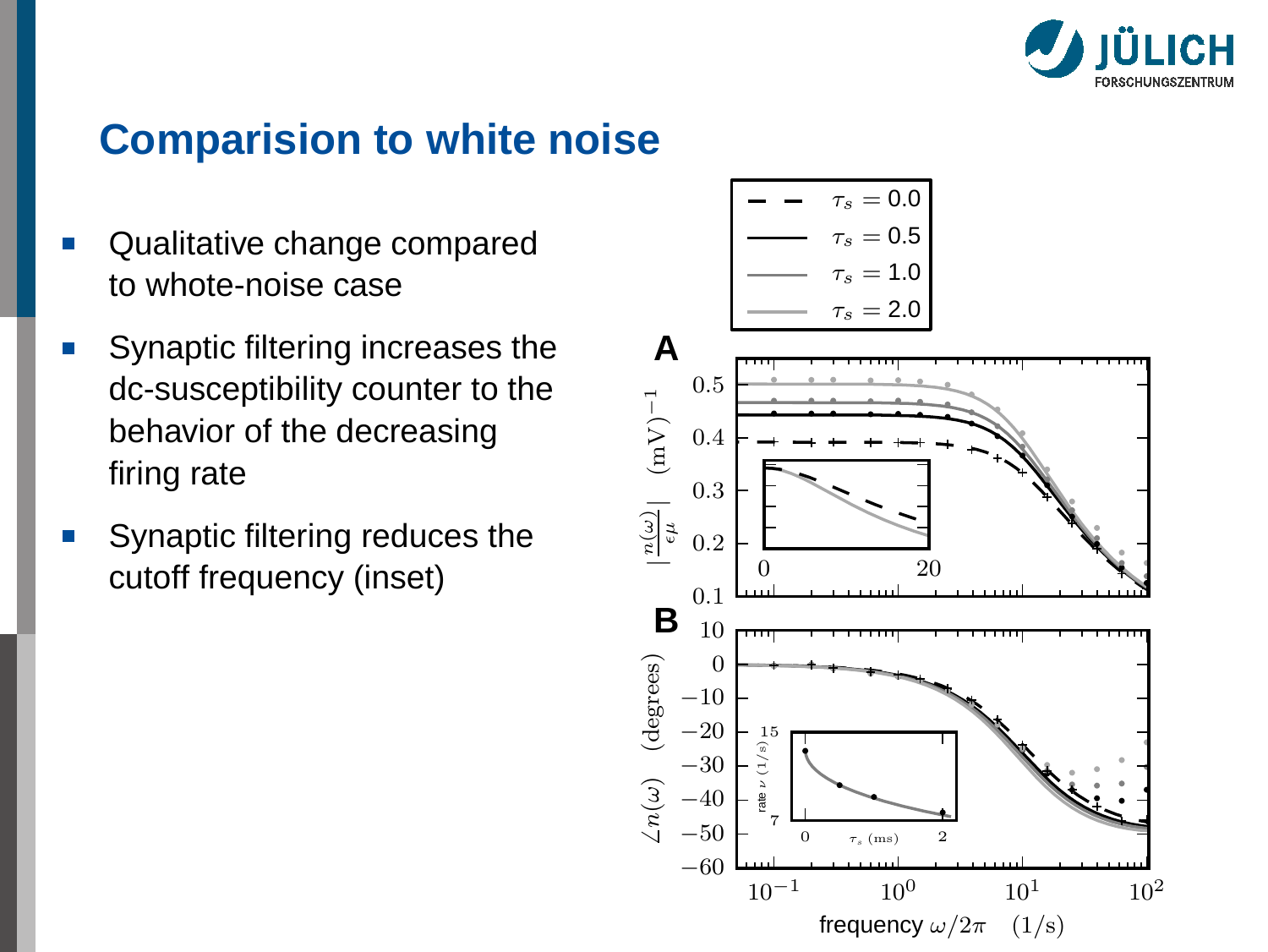

# **Shifted threshold and reset**

- Effective threshold  $\tilde{\theta} = \theta + k \frac{\alpha}{2}, k = \sqrt{\frac{\tau_s}{\tau}}$ valid for stationary and dynamic quantities
- Stationary firing rate

$$
\nu_{cn} = \nu_{wn}(\tilde{\theta})
$$

Kepp firing rate constant for increasing  $\tau_s$  by adapting threshold in the neuron:

$$
\theta_c=\theta-k\frac{\alpha}{2}
$$

Dynamic transfer properties not altered for increasing  $\tau_s$